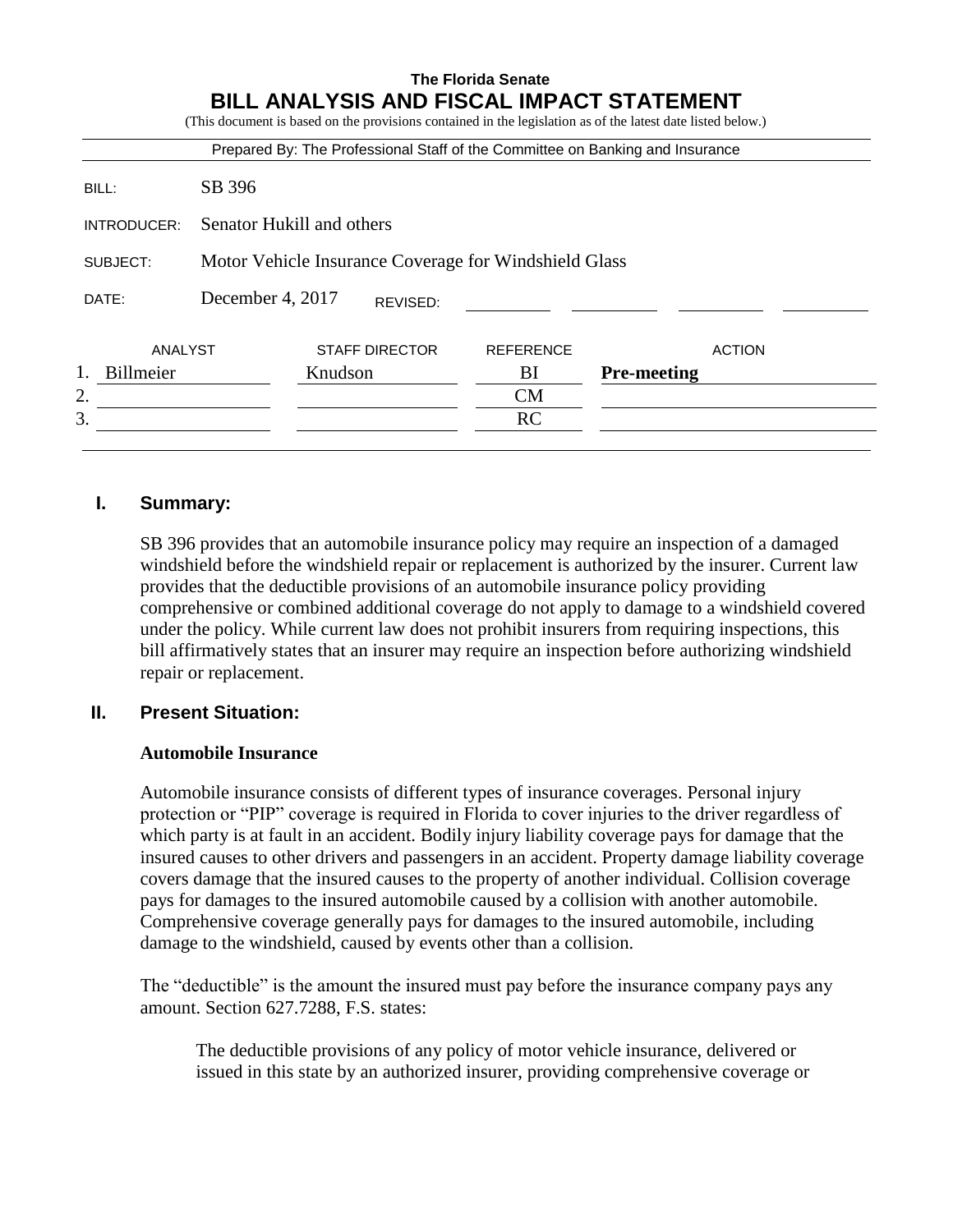combined additional coverage shall not be applicable to damage to the windshield of any motor vehicle covered under such policy.<sup>1</sup>,<sup>2</sup>

Consumers who purchase the minimum coverage required by law do not have first-party coverage for windshield repair or replacement while consumers who purchase comprehensive coverage have coverage if a windshield is damaged or broken. Lenders often require borrowers to purchase comprehensive coverage so consumers who owe money on their vehicles will often qualify for windshield repair or replacement without a deductible.<sup>3</sup>

## **Windshield Replacement and Repair**

Florida law does not contain insurer claim handling requirements specific to windshield claims. The claims are handled through the insurance contract. Current law does not prohibit an insurer from including an inspection requirement in policy forms.

Many Florida insurance carriers set up a network of providers that will provide windshield repair or replacement services at negotiated rates. If the insured uses one of these "in-network" providers, an insured windshield is repaired or replaced at no cost to the insured. Some glass shops do not participate in the insurer's provider network. To claim benefits from an insured's automobile insurer, the "out-of-network" shop often obtains an assignment of benefits from the insured. Florida law allows an insured to assign the benefits of his or her insurance policy to a third party, in this case, the out-of-network glass shop. The assignee glass shop can negotiate with the insurer and file a lawsuit against the insurance company if the two sides do not agree on the claim amount. <sup>4</sup>

## **Windshield Litigation**

According to the Department of Financial Services, the number of auto glass lawsuits has increased in recent years: (PROVIDE CITATION)

| Year  | 2006 | 2007 | 2008 | 2009 | 2010 | 2011 | 2012 | 2013 | 2014 | 2015                                                    | 2016 | 2017 |
|-------|------|------|------|------|------|------|------|------|------|---------------------------------------------------------|------|------|
|       |      |      |      |      |      |      |      |      |      |                                                         |      | YTD  |
| Auto  | 397  | 571  | 271  | 709  | 351  | 478  |      |      |      | $\mid$ 1,389   4,331   9,018   12,817   19,695   19,513 |      |      |
| Glass |      |      |      |      |      |      |      |      |      |                                                         |      |      |

Year Number of Lawsuits

 $\overline{a}$ 

<sup>1</sup> Language similar to s. 627.7288, F.S., has been part of Florida law since 1979. *See* Ch. 79-241, Laws of Florida.

<sup>&</sup>lt;sup>2</sup> At least seven other states have provisions prohibiting insurers from requiring a deductible for windshield claims or allow insureds to purchase a policy with no deductible for windshield claims.

<sup>3</sup> Florida Department of Financial Services, *Automobile Insurance A Toolkit for Consumers*, <https://www.myfloridacfo.com/division/consumers/UnderstandingCoverage/Guides/documents/AutoToolkit.pdf> (last visited December 1, 2017).

<sup>4</sup> Dale Parker and Brendan McKay, *Florida Auto Glass Claims: A Cracked System*, Trial Advocate Quarterly Fall 2016 (Westlaw Citation: 35 No. 4 Trial Advoc. Q. 20).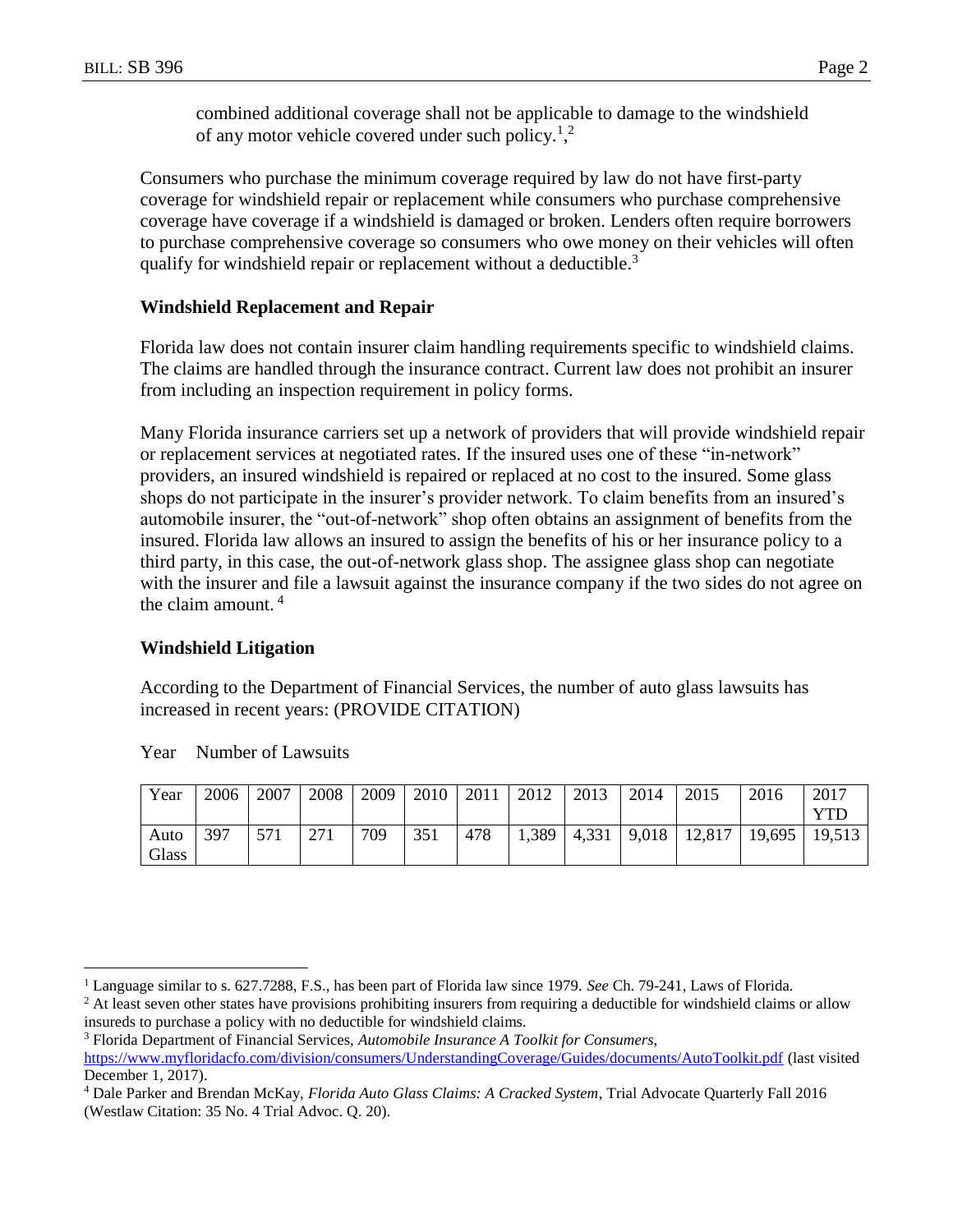Section 627.428, F.S., allows the insured or the assignee to obtain attorney fees from the insurer if the insured or assignee obtains a judgment against an insurer.<sup>5</sup> The statute does not allow an insurer that prevails in a case involving an insured or assignee to recover attorney fees.<sup>6</sup> The purpose of the statute is to "discourage contesting of valid claims of insureds against insurance companies . . . and to reimburse successful insureds reasonably for their outlays for attorney's fees when they are compelled to defend or to sue to enforce their contracts."

Some insurers argue that the increase in litigation is caused by the ability of some vendors to execute an assignment of benefits and recover attorney fees under s. 627.428, F.S. They allege that some vendors are obtaining an assignment of benefits from the insured and inflating the cost of the claim when they bill the insurance company.<sup>8</sup> Insurers also believe that many windshield claims brought by assignees are fraudulent.<sup>9</sup> In such cases, the insurer must determine whether to pay what it believes to be an inflated or fraudulent claim or pay its own attorneys to litigate the case and risk having to pay the other side's attorney fees if it does not prevail.<sup>10</sup>

Some auto glass vendors argue that litigation is necessary because insurers enter into agreements with preferred vendors and will not pay the "prevailing competitive price" for windshield repair or replacement. Instead, some vendors contend, insurers will only pay the price they pay to the preferred vendors and that litigation is necessary to force the insurers to pay the "prevailing competitive price" pursuant to the insurance policy language. $11$ 

## **III. Effect of Proposed Changes:**

The bill provides that an automobile insurance policy may require an inspection of a damaged windshield before the windshield repair or replacement is authorized by the insurer. Current law does not prohibit the inclusion of inspection requirements in an insurance policy. This bill would affirmatively allow insurers to require an inspection before authorizing a windshield repair or replacement. The inspection may help to reduce or prevent fraud by allowing the insurer to verify that the windshield was actually damaged before authorizing repair or replacement.<sup>12</sup>

The effective date is July 1, 2018.

 $\overline{a}$ 

<sup>5</sup> The Florida Supreme Court has recognized the right of assignees to obtain attorney fees under s. 627.428, F.S. (and its predecessor statute) since at least 1972. *See All Ways Reliable Building Maintenance, Inc. v. Moore*, 261 So.2d 131 (Fla. 1972). The First District Court of Appeal has recognized the right since at least 1961. *See Travelers Insurance Co. v. Tallahassee Bank and Trust Co.*, 133 So.2d 463 (Fla. 1<sup>st</sup> DCA 1961).

<sup>6</sup> Insurers can recover attorney fees in some cases by using offers of judgment and proposals for settlements. *See* s. 768.79, F.S., and Fla.R.Civ.P. 1.442.

<sup>7</sup> *Roberts v. Carter*, 350 So.2d 78, 79 (Fla. 1977).

<sup>&</sup>lt;sup>8</sup> One provider offers cash rebates and restaurant gift cards to customers "with qualifying insurance" for windshield repair or replacement. *See* [http://www.auto-glassamerica.com](http://www.auto-glassamerica.com/) (last accessed November 29, 2017).

<sup>&</sup>lt;sup>9</sup> Government Employees Insurance Co. v. Clear Vision Windshield Repair, L.L.C., 2017 WL 1196438 (M.D. Florida March 29, 2017).

<sup>10</sup> Florida Justice Reform Institute, White Paper: *Restoring Balance in Insurance Litigation* (2015)(on file with the Senate Committee on Banking and Insurance).

<sup>11</sup> *See VIP Auto Glass, Inc. v. Geico General Insurance Co.,* 2017 WL 3712918 (M.D. Florida March 17, 2017) at p. 1. (discussing a class action lawsuit against Geico by VIP Auto Glass).

<sup>&</sup>lt;sup>12</sup> Office of Insurance Regulation, *SB 396 Agency Bill Analysis* (October 17, 2017)(on file with the Senate Committee on Banking and Insurance).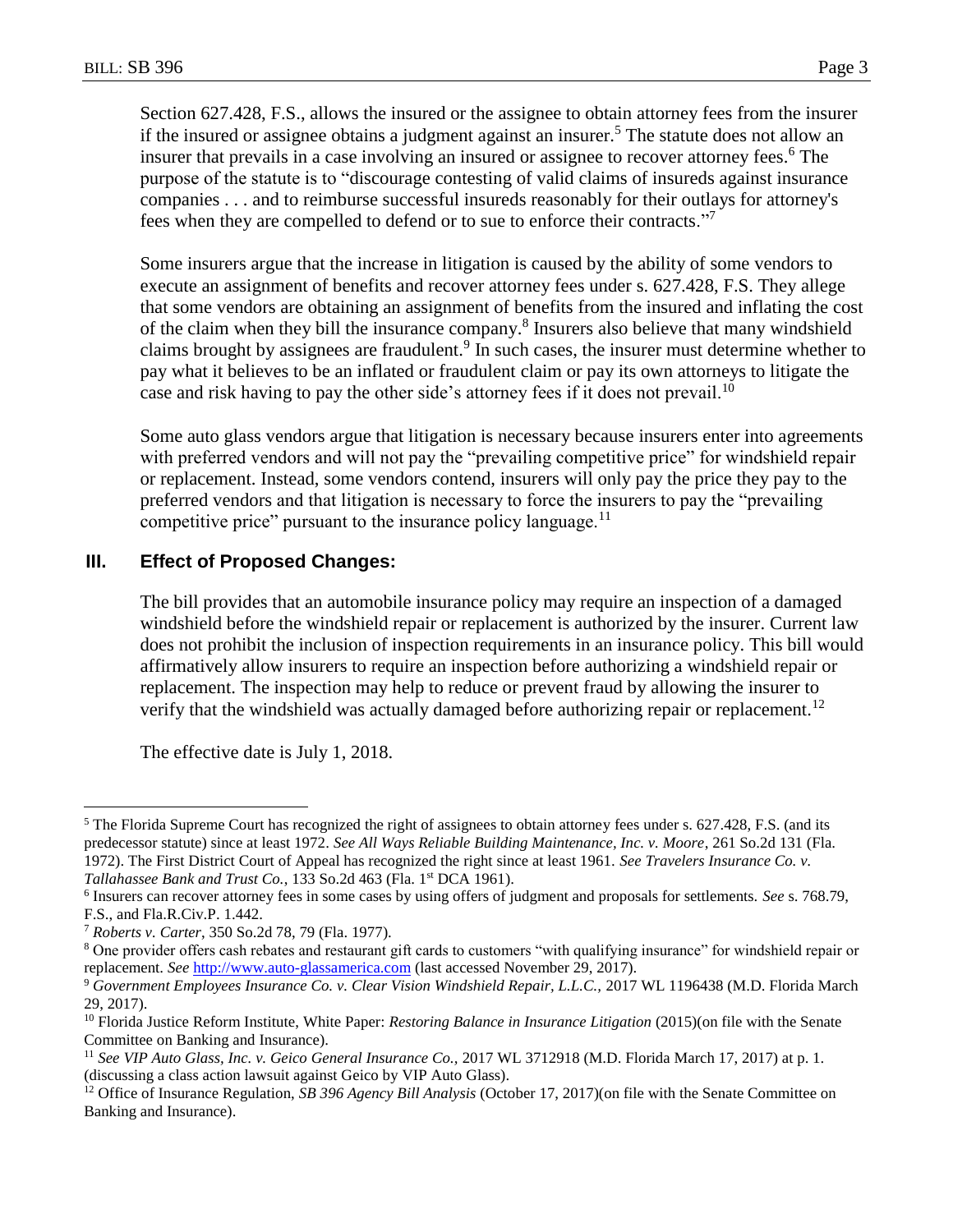## **IV. Constitutional Issues:**

A. Municipality/County Mandates Restrictions:

None.

B. Public Records/Open Meetings Issues:

None.

C. Trust Funds Restrictions:

None.

# **V. Fiscal Impact Statement:**

A. Tax/Fee Issues:

None.

B. Private Sector Impact:

The fiscal impact is not known. It is not known how many additional insurers would implement inspection requirements or what the effect of those requirements might be.

C. Government Sector Impact:

The Office of Insurance Regulation does not anticipate a fiscal impact.<sup>13</sup>

# **VI. Technical Deficiencies:**

None.

# **VII. Related Issues:**

None.

 $\overline{a}$ 

# **VIII. Statutes Affected:**

This bill substantially amends section 627.7288 of the Florida Statutes.

## **IX. Additional Information:**

A. Committee Substitute – Statement of Changes: (Summarizing differences between the Committee Substitute and the prior version of the bill.)

None.

<sup>13</sup> Office of Insurance Regulation, *SB 396 Agency Bill Analysis* (October 17, 2017)(on file with the Senate Committee on Banking and Insurance).